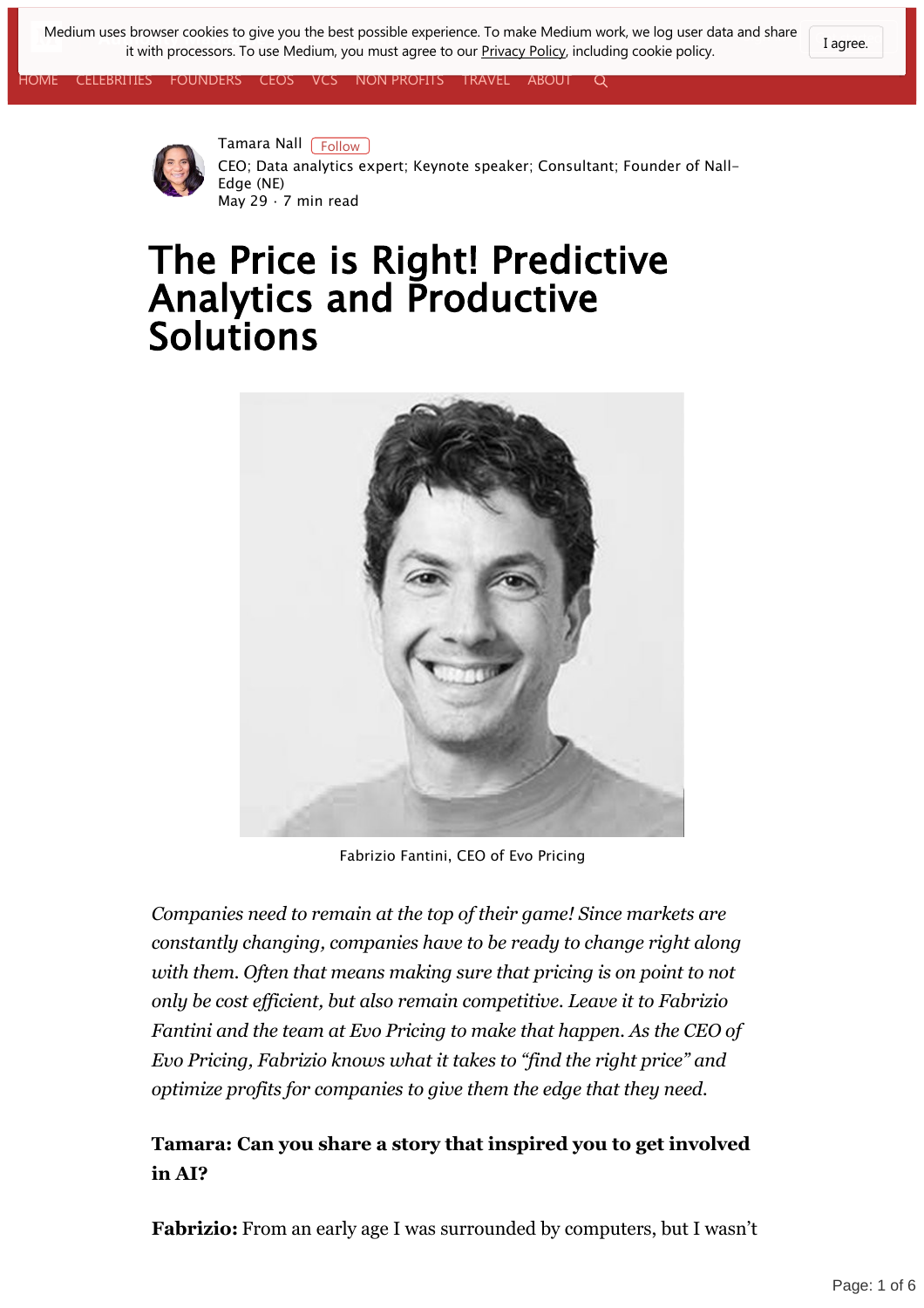as interested in games as other kids were, but I was interested in HOW the games worked and the programming behind them. So, like the kids who would take a mechanical toy to pieces to see how it worked, I was into reverse-engineering the software. Logically, that led to an interest in AI.

### **Tamara: Describe your company and the AI/predictive analytics/data analytics products/services you offer.**

**Fabrizio:** Evo is an Anglo-Italian predictive analytics company that works with large retailers and service providers to eliminate wasteful practices like excessive discounting, sub-optimal pricing, unsold inventory, missed sales. We have a suite of 7 tools, the 4 main ones handling pricing, promotion, forecasting and replenishment.

### **Tamara: How do you see the AI/data analytics/predictive analysis industry evolving in the future?**

**Fabrizio:**I think the most exciting prospect is AI and the Internet of Things helping ordinary people to make better decisions in their everyday lives. Just like SatNavs help us to find the best route, soon we will have more and more tools to suggest other things we need. There will be things like the best shopping deal of the day based on the contents of your fridge and cupboards, the best doctor to see based on your medical history, which university course to choose based on your personality, salary expectations, and future employment prospects. I want to emphasize here the word "suggest". All of our research proves that humans and machines working together outperform either of them working alone.

### **Tamara: What is the biggest challenge facing the industry today in your opinion?**

**Fabrizio:** Lack of qualified data scientists. This was an issue we as a company identified very early on and is the reason we have developed very close ties with universities. We give internships to final year data science students from the University of Turin and this has been a very successful program for both of us. However, you must also bear in mind that even the best data science graduates take up to a year before they are up to speed and ready to work independently. You have to invest a lot of time and money in training and personal development.

#### **Tamara: How do you see your products/services evolving going forward?**

**Fabrizio:** We are working a lot on developing processes to help our clients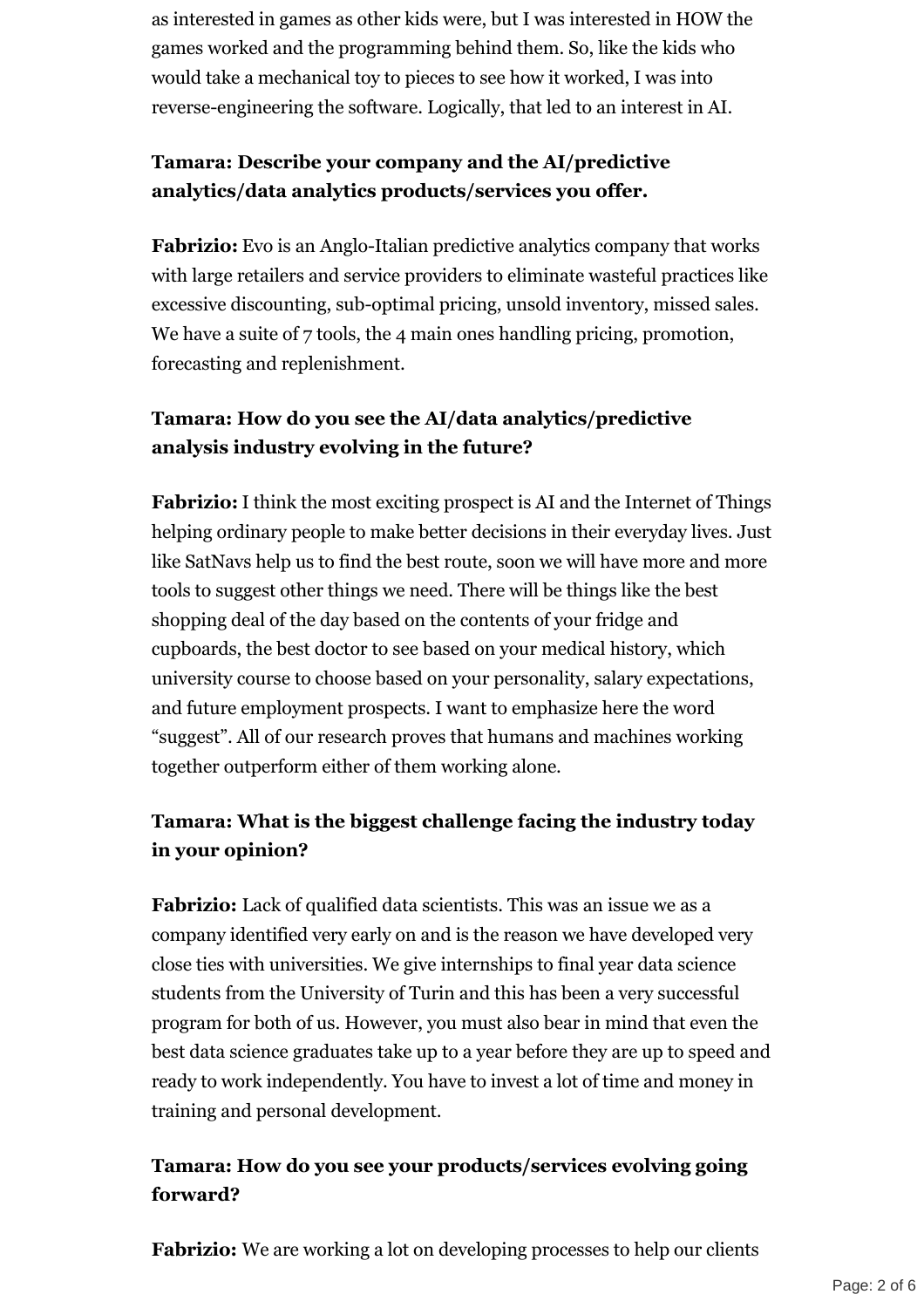change their culture so they see AI as an integral part of their business instead of just a bolt-on.

#### **Tamara: What is your favorite AI movie and why?**

**Fabrizio:** The Director's Cut of the original Blade Runner. With all the talk of machines taking over the world, it's great to see things from the perspective of androids. At the end of the movie, it's the replicant Roy who displays more compassion than most of the human characters in the movie. It's a difficult film to watch, but all credit to Ridley Scott for challenging the audience.

#### **Tamara: What type of advice would you give my readers about AI?**

**Fabrizio:**I would compare where we are with AI to the advent of talking movies in the 1920s. Silent movies survived for a very short time as movies with soundtracks quickly became the industry norm. AI is the "soundtrack" of 21st century business. Companies that don't invest heavily in AI will go the way of the silent movies of the 2020s. I'm not saying you have to create your own data science department—there are many great companies out there providing AI solutions—just embrace the technology and look for ways you can use it. And it doesn't just have to be related to your core product or service. AI can be used to find ways to reduce overheads, streamline HR processes, work more efficiently. That is the question you need to have at the front of your mind all the time: Where and how can we use AI?

### **Tamara: How does AI, particularly your product/service, bring goodness to the world? Can you explain how you help people?**

**Fabrizio:**I think we help companies handle disruption. The world is changing so quickly, and many big companies are under threat. Nobody wants to see iconic companies like Macy's, J. C. Penny, Toys R Us going downhill, shedding money and jobs. Obviously, these companies have certain structural problems that a predictive analytics company like ours can't address, but we can certainly help them optimize their sales, replenishment and pricing processes. Plus, we can quickly identify what sells where and when, so they can become more agile. In this way we can buy them time and money to implement the more difficult structural changes. So, you could say, in an indirect way, that we help save jobs.

#### **Tamara: What would be the funniest or most interesting story that occurred to you during your company's evolution?**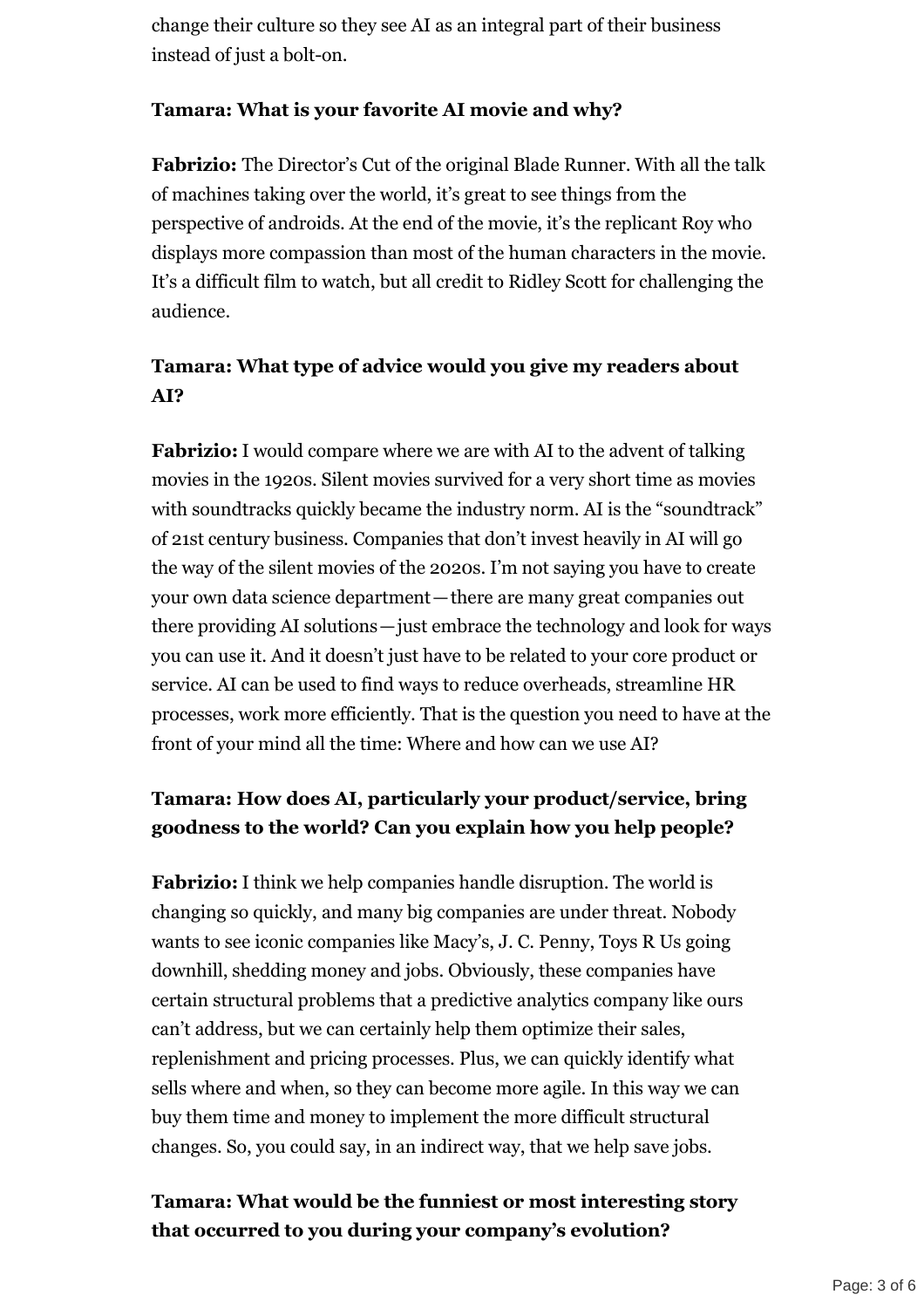**Fabrizio:** Actually, it was something that happened before Evo, but is about one of the most important skills I have learned—pivoting. I was working on a new pricing model for airlines when I got a call from a friend. He was wondering if I'd be interested in working with him on pricing for a health and beauty retailer. I had 2 days to turn an advanced airline pricing model into a health and beauty pricing tool! It turned out to be very successful and now here I am working with retailers, but if American Airlines, BA or Emirates are interested, I can pivot again  $\odot$ 



## **Tamara: What are the 3–5 things that most excite you about AI? Why?** *(industry specific)*

**Fabrizio:** Number one has to be the potential. To be able to see an algorithm learning and getting better every day never ceases to inspire me. Clients are also at the top of the list. When they see over a period of time

how an algorithm is, for example, increasing full-price sales, they get really excited.

Secondly, I love that I can sit down with my team looking for a solution to a particular problem and, during that process, we often create other solutions to questions we haven't even asked yet.

Finally, all the creativity AI produces. Every day you see people coming up with new ways to use AI to engage customers. People are seeing shopping as something that is more about the experience than the transaction, so you now get a lot of companies in the retail fashion sector developing sophisticated virtual personal shoppers that go way beyond chatbots.

#### **Tamara: What are the 3 things that worry you about AI? Why?** *(industry specific)*

**Fabrizio:** The first worry is not about AI per se, but how people perceive its application wrongly. You get some companies saying, "Yeah, let's replace expensive people with technology and make more money". It's not that simple. First, you have to work out what machines do best, and what humans do best. As a rule of thumb: innovation = humans, repetitive stuff = machines. This is why we talk to clients about what we call 'the wisdom of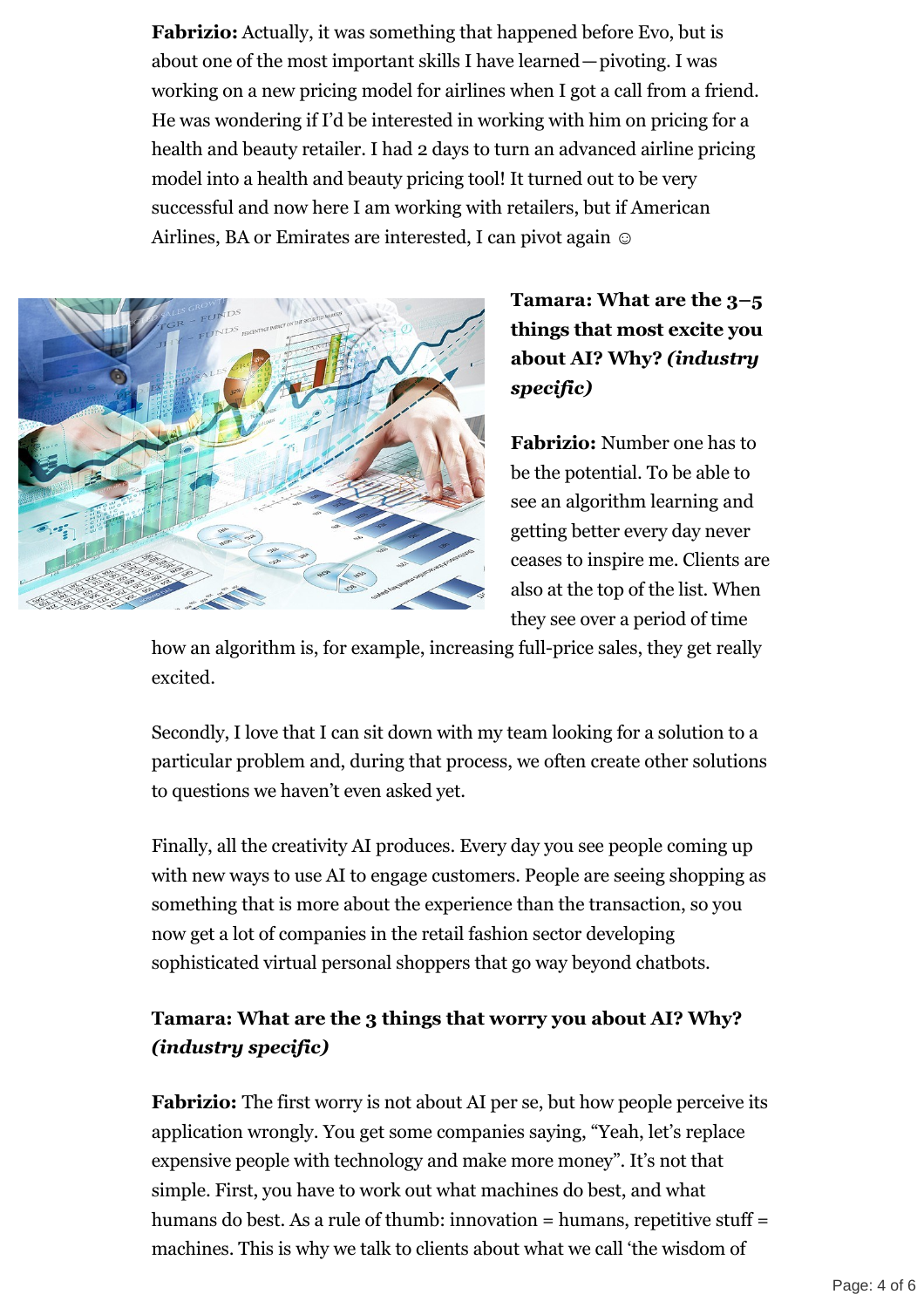the staff'—our research has proven time and time again that adding store managers' experience and intuition into the mix improves machine recommendations.

Related to the first point, companies not recognizing that the current retail model is broken and not responding fast enough to disruption is another worry. Again, this is not the fault of AI, but we could end up with a couple of giants like Amazon dominating the retail sector. If you look at how the Google/Facebook duopoly is squeezing out smaller tech companies, a similar lack of competition in retail could be very unhealthy for the sector.

Of course, security. The more of our day to day life is in the hands of computers, the more hackers there will be trying to disrupt or hijack systems. For this reason, keeping our systems safe and secure is our company's number one priority.

#### **Tamara: Over the next three years, name at least one thing that we can expect in the future related to AI?**

**Fabrizio:** I think we're going to see a lot more robots, drones and selfdriving cars on the streets. The tech behind these, particularly related to interaction with humans, is developing much more quickly than predicted, and that's down to machine learning helping to accelerate innovation. What's also changing is acceptance of these technologies among the general public. The discussion is moving away from "these things are dangerous" to "how soon can I get one?"



[Big Data](https://medium.com/tag/big-data?source=post) [CEO](https://medium.com/tag/ceo?source=post) [Startup](https://medium.com/tag/startup?source=post) [Entrepreneurship](https://medium.com/tag/entrepreneurship?source=post)